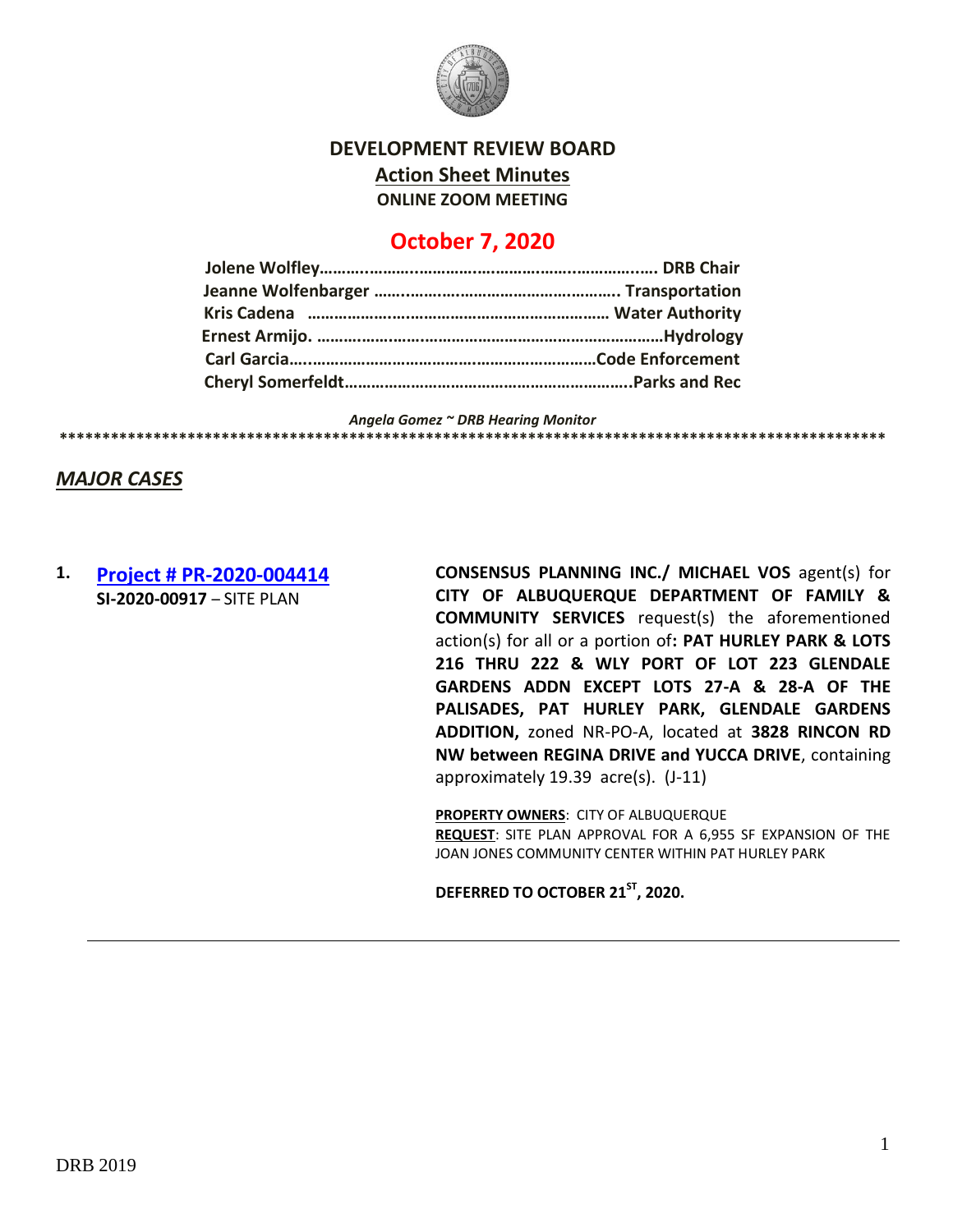# **2. [Project # PR-2020-004133](http://data.cabq.gov/government/planning/DRB/PR-2020-004133/DRB%20Submittals/PR-2020-004133_Sept_16_2020/Application/AHA%201880%20Broadway%20Site%20Plan%20DRB%20Application.pdf) SI-2020-00809** - **SITE PLAN**

**CONSENSUS PLANNING INC.** agent(s) for **ALBUQUERQUE HOUSING AUTHORITY** request(s) the aforementioned action(s) for all or a portion of: **TRACT A, SIXBEE SUBDIVISION (EXCL PORT OUT TO R/W),** zoned R-T, located at **1880 BROADWAY PL NE between HANNETT AVE NE and McKNIGHT AVE NE**, containing approximately 3.43 acre(s). (H-14)*[Deferred from 9/16/20]*

**PROPERTY OWNERS**: ALBUQUERQUE HOUSING AUTHORITY **REQUEST**: SITE PLAN - 54-UNIT TOWNHOUSE DEVELOPMENT

**DEFERRED TO OCTOBER 21st, 2020.**

#### **3. [Project # PR-2020-004276](http://data.cabq.gov/government/planning/DRB/PR-2020-004276/DRB%20Submittals/PR-2020-004276_Sept_16_2020/New%20Inspiration%20Preliminary%20Plat%20Electronic%20Submittal.pdf) SD-2020-00147** – **MAJOR SUBDIVISION OF LAND VA-2020-00339 – DPM WAIVER VA-2020-00340 – DPM WAIVER VA-2020-00341 – DPM WAIVER VA-2020-00342 – IDO WAIVER VA-2020-00343 – TEMPORARY DEFERRAL OF SIDEWALK CONSTRUCTION BOHANNAN HUSTON INC.** agent(s) for **PULTE DEVELOPMENT OF NEW MEXICO** request(s) the aforementioned action(s) for all or a portion of: **TRACTS A and B, A BULK PLAT FOR TRACTS A AND B INSPIRATION**  SUBDIVISION (BEING COMPRISED OF TRACT **WATERSHED SUBDIVISION),** zoned PC, located on **ARROYO VISTA near 118th ST**, containing approximately 88 acre(s). (H-7, J-7, J-8)*[Deferred from 9/16/20]* **PROPERTY OWNERS**: PULTE DEVELOPMENT OF NEW MEXICO **REQUEST**: REBSUBMITTAL OF PREVIOUSLY APPROVED PRELIMINARY PLAT **IN THE MATTER OF THE AFOREMENTIONED APPLICATION, BEING IN COMPLIANCE WITH ALL APPLICABLE REQUIREMENTS OF THE DPM AND THE IDO WITH THE SIGNING OF THE INFRASTRUCTURE LIST ON** *OCTOBER 7, 2020,* **THE DRB HAS**

*APPROVED* **THE PRELIMINARY PLAT, THE DPM WAIVERS, IDO WAIVER THE TEMPORARY DEFERRAL OF SIDEWALK CONSTRUCTION.**

**4. [Project # PR-2020-003887](http://data.cabq.gov/government/planning/DRB/PR-2020-003887/DRB%20Submittals/PR-2020-003887_Jul_29_2020_Supp/) (1010532) SI-2020-00367** – **SITE PLAN**

**SCOTT ANDERSON** agent(s) for **MICHAEL DRESKIN** request(s) the aforementioned action(s) for all or a portion of: **LOT 5, BLOCK 23, BROAD ACRES ADDN,** zoned MX-M, located at **2818 4TH ST NW**, containing approximately 1.27 acre(s). (H-14) *[Deferred from 7/8/20, 7/22/20, 7/29/20, 8/19/20, 9/2/20, 9/16/20]*

**PROPERTY OWNERS**: MICHAEL DRESKIN **REQUEST**: SITE PLAN FOR APARTMENT WITH MORE THAN 50 UNITS

**DEFERRED TO NOVEMBER 4TH, 2020**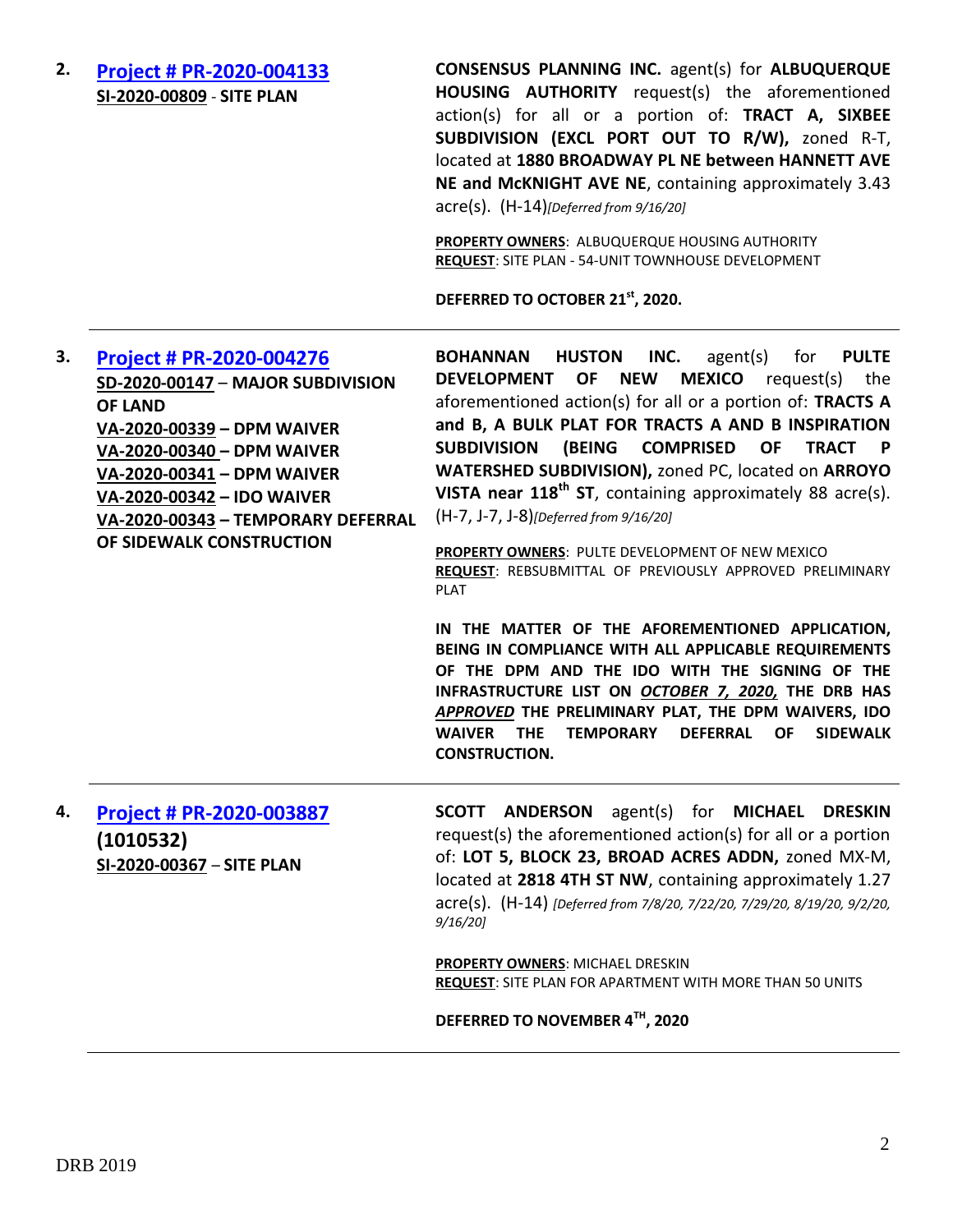**5. [Project # PR-2019-002543](http://data.cabq.gov/government/planning/DRB/PR-2019-002543/DRB%20Submittals/PR-2019-002543_Sep_16_2020/Application/DRB%20VPE%20NM%20ZONING%20PR-2020-002543%20SD-2020-00145%20signed%20copy.pdf) SD-2020-00145** – **VACATION OF PUBLIC RIGHT-OF-WAY**

**NEW MEXICO /ZONING** agent for **FRANK CHAVEZ** requests the aforementioned action(s) for all or a portion of: **Alley between CONSTITUTION AVE NW and KINLEY AVE NW, 4th St. and 5th St. NW** zoned MX-M, located at **1425 4TH ST between CONSTITUTION and KINLEY**, containing approximately 3,500 square feet. (J-14) *[Deferred from 9/16/20]*

**PROPERTY OWNERS**: CITY of ALBUQUERQUE **REQUEST**: VACATE ALLEY

**DEFERRED TO NOVEMBER 4TH, 2020**

### *MINOR CASES*

| 6. | PR-2020-003658<br>(1003859)<br>SI-2020-01052 - FINAL SIGN-OFF<br><b>EPC SITE PLAN</b> | <b>CONSENSUS PLANNING INC.</b> agent(s) for <b>GREYSTAR</b><br>request(s) the aforementioned action(s) for all or a portion<br>of: TRACT 4, NORTH ANDALUCIA AT LA LUZ, zoned PD,<br>located at 5301 ANTEQUERA RD NW between BOSQUE<br><b>SCHOOL RD and MIRANDELA ST, containing approximately</b><br>7.7061 $\arccos 1$ (E-12) |
|----|---------------------------------------------------------------------------------------|--------------------------------------------------------------------------------------------------------------------------------------------------------------------------------------------------------------------------------------------------------------------------------------------------------------------------------|
|    |                                                                                       | PROPERTY OWNERS: SILVERLEAF VENTURES LLC<br><b>REQUEST: FINAL SITE PLAN SIGN-OFF</b>                                                                                                                                                                                                                                           |
|    |                                                                                       | DEFERRED TO OCTOBER 21, 2020.                                                                                                                                                                                                                                                                                                  |
|    |                                                                                       |                                                                                                                                                                                                                                                                                                                                |
| 7. | PR-2019-002973<br>SD-2020-00168 - PRELIMININARY/FINAL<br><b>PLAT</b>                  | ARCH + PLAN LAND USE CONSULTANTS agent(s) for<br><b>MANUEL GARZA</b> request(s) the aforementioned action(s)<br>for all or a portion of: LOTS A & B, LANDS OF ROBERT<br>GARCIA, zoned MX-M, located at 1821 CANDELARIA NW<br>between SAN ISIDRO ST and GRIEGOS LATERAL, containing<br>approximately 0.258 acre(s). (G-13)      |
|    |                                                                                       | PROPERTY OWNERS: MANUEL GARZA<br><b>REQUEST: CREATE 3 LOTS FROM 2 EXITING LOTS</b>                                                                                                                                                                                                                                             |